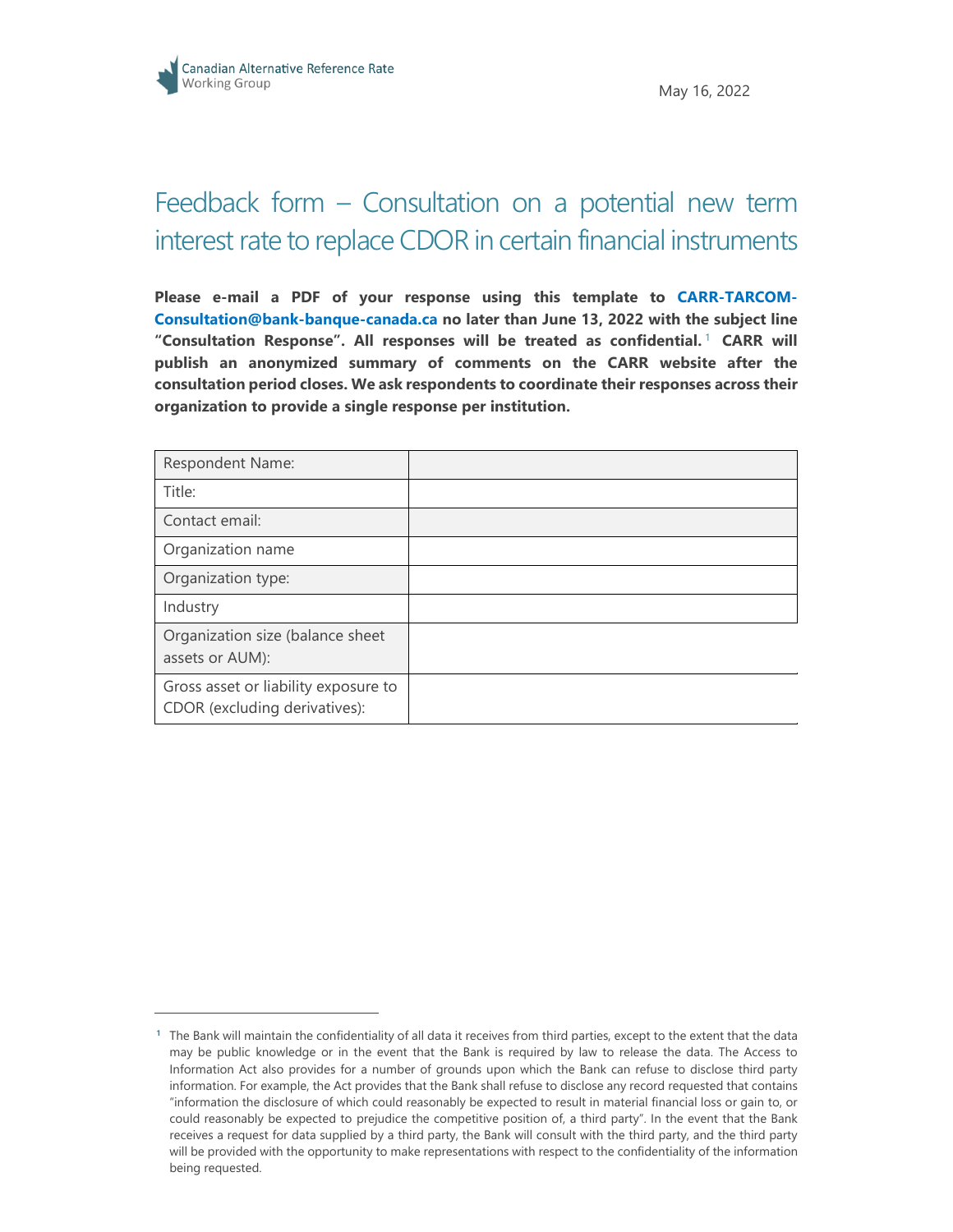**Question 1) Does your institution need a Term CORRA rate? If so, for what purpose and how would you use Term CORRA? Please be as explicit as possible.**

**Question 2) Besides bank lending and trade finance, are there other products or activities for which you would need a Term CORRA? If so, what are the key factors driving your need. Please be as explicit as possible.**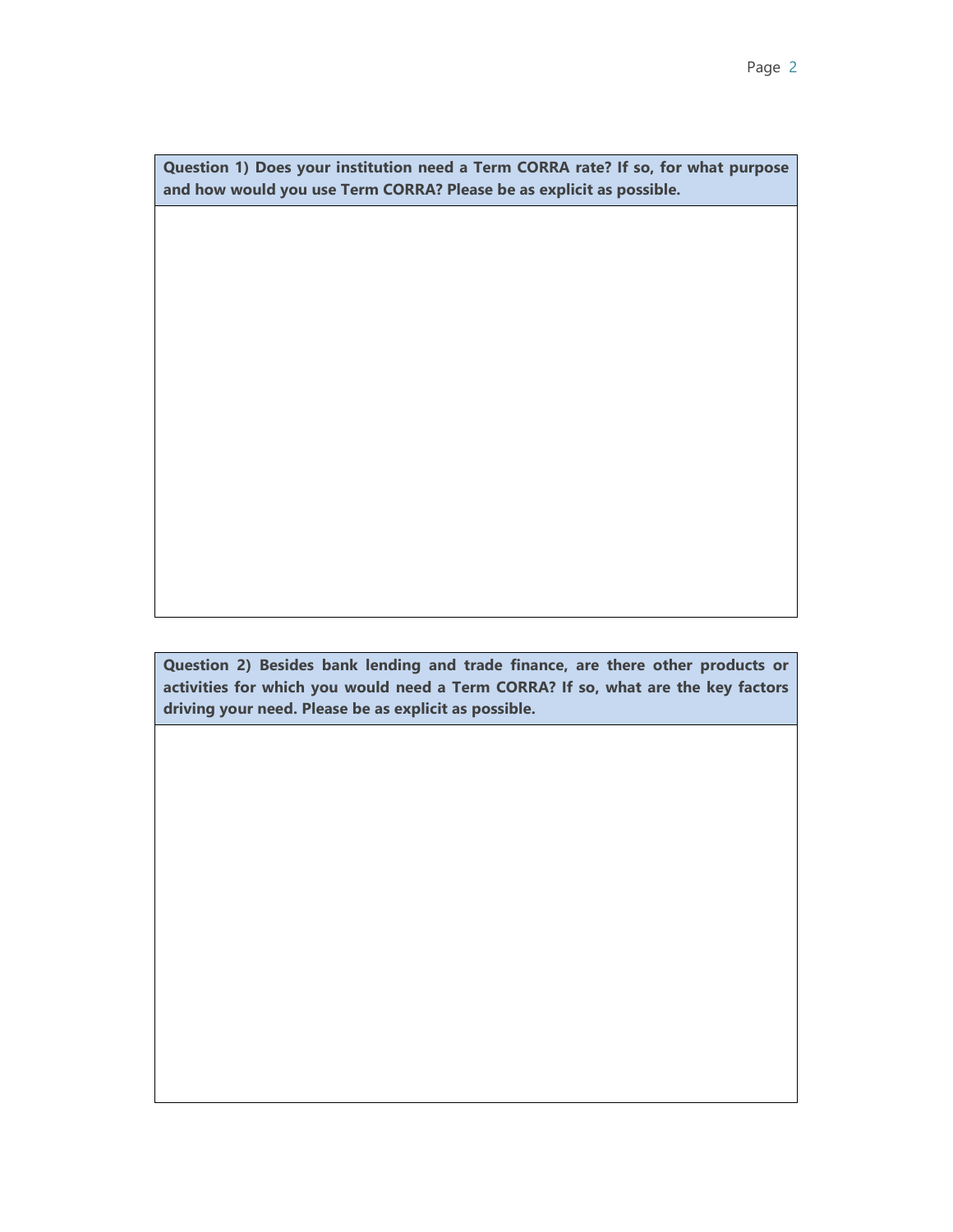**Question 3) How would your institution be affected if the use of Term CORRA was restricted to use in loans and trade finance only, and not to derivatives hedging those loans (i.e. derivatives would be restricted to overnight CORRA compounded inarrears)? Please be as explicit as possible.**

**Question 4) CARR is considering recommending that Term CORRA be limited to only the 1- and 3-month tenors. If only one of these tenors was available, which would you need and why?**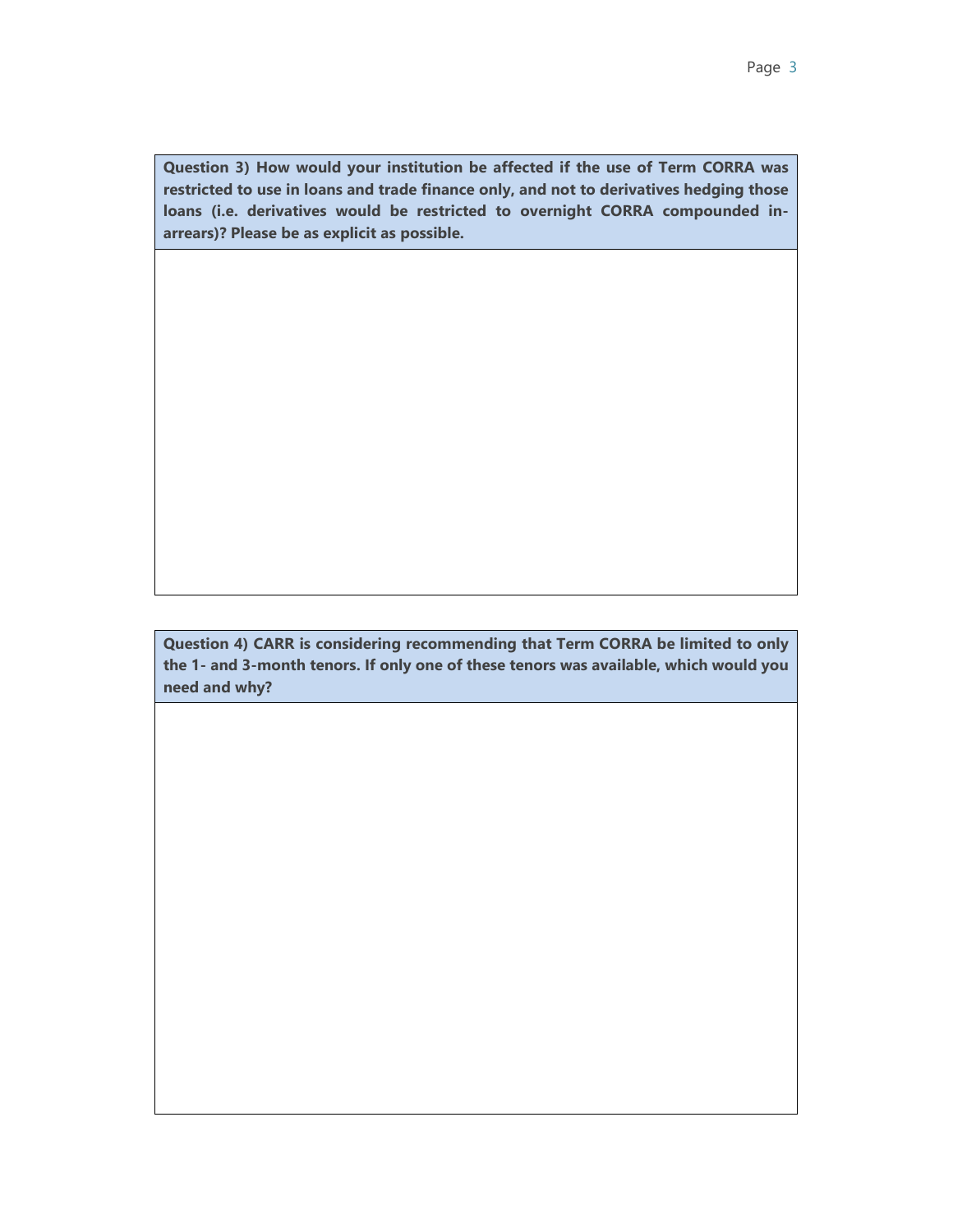**Question 5) If Term CORRA was not available, would your institution use overnight CORRA? If not, could you please explain why and what other alternatives would you consider?**

**Question 6) Are there any aspects of the potential design of Term CORRA that you would like to comment on?**